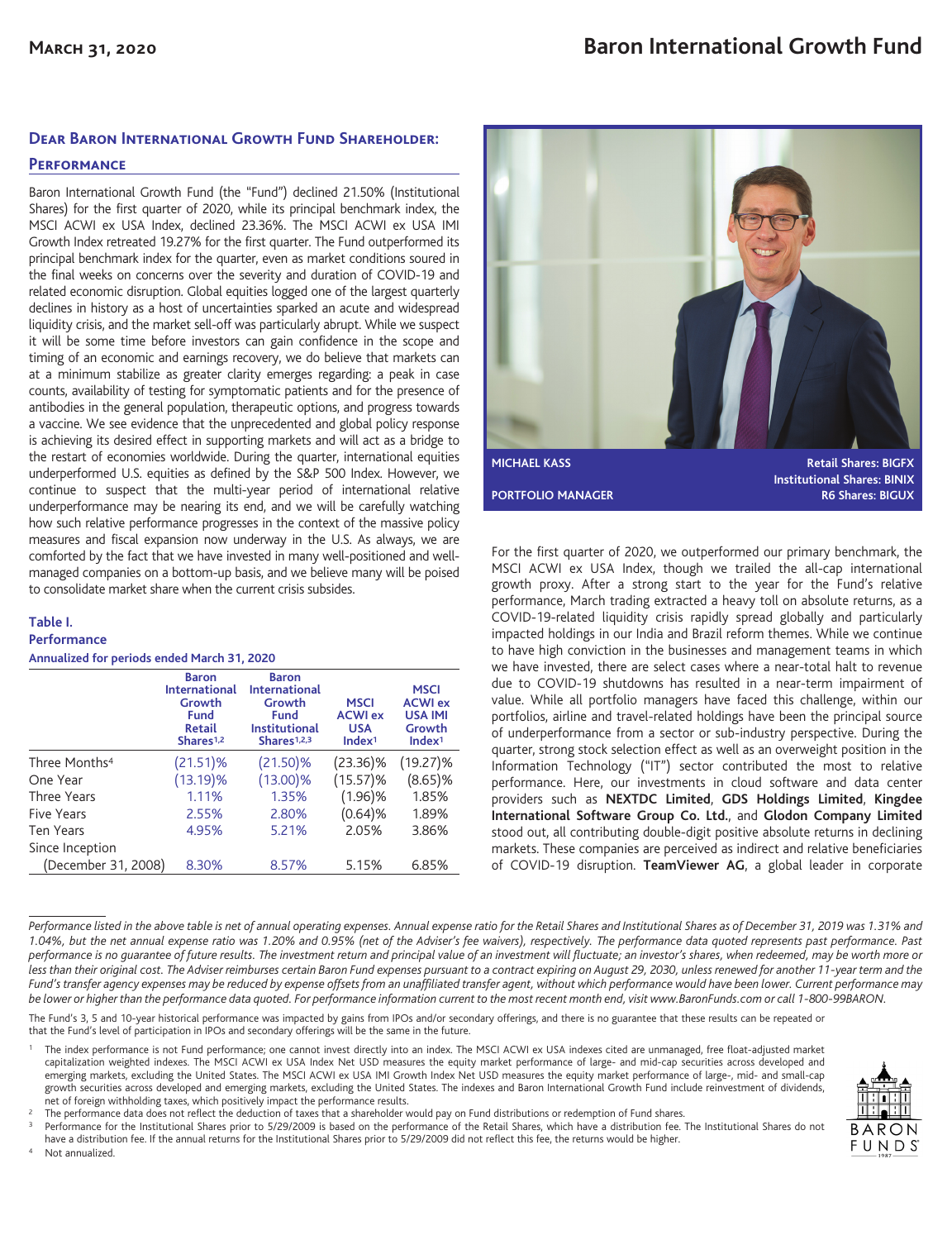# **Baron International Growth Fund**

remote access software and services, is an even more direct beneficiary. We acquired the stock during the quarter, and this investment was a top relative performer in the quarter. Finally, within IT, our longstanding holding **RIB Software SE** received a cash takeover offer and was the top contributor to relative performance during the quarter. In addition, positive stock selection in the Materials sector as well as our cash position contributed positively to relative returns during the quarter. On the negative side, poor stock selection in Industrials, driven by travel-related holdings **Azul S.A.**, **Copa Holdings, S.A.**, and **Aena SME, S.A.**, detracted significantly from relative performance. In addition**,** adverse stock selection in the Financials sector, albeit partly offset by our underweight position, also detracted from relative performance, as COVID-19 related credit concerns and declining interest rates severely impacted financial stocks globally. From a country perspective for the first quarter, Germany contributed the most due to the abovementioned investments in RIB Software and TeamViewer. China was also a standout relative performer driven by our China value-added theme holdings **Zai Lab Limited**, **Shenzhen Mindray Bio-Medical Electronics Co., Ltd.**, GDS, Glodon, and Kingdee**.** Partially offsetting the above, adverse allocation effect due to our overweight positions in Brazil and India, as well as poor stock selection effect in India resulting from the financial concentration in our wealth management/consumer credit theme, detracted from relative performance during the quarter.

### **Table II.**

#### **Top contributors to performance for the quarter ended March 31, 2020**

|                                               | Percent<br>Impact |
|-----------------------------------------------|-------------------|
| TeamViewer AG                                 | 0.43%             |
| RIB Software SE                               | 0.38              |
| Zai Lab Limited                               | 0.26              |
| Kingdee International Software Group Co. Ltd. | 0.17              |
| <b>NEXTDC Limited</b>                         | 0.16              |

**TeamViewer AG**, a leading global software connectivity platform, contributed to performance. The company's remote access and work solutions are well positioned to thrive in the current COVID-19 pandemicinduced work-from-home environment. The company reported a substantial increase in billings and expects billings growth to be over 60% in the first quarter of 2020. We believe the company has a great combination of strong growth prospects and very attractive margins.

**RIB Software SE** contributed after the company received an all-cash offer from Schneider Electric to be acquired for €29/share, a 41% premium on the prior day's closing price. The deal is supported by RIB's board and is expected to close in the second quarter with required approvals. While the takeover price is below what we have underwritten for its long-term value, we are content with the outcome as our thesis for RIB's value creation was proven correct. We are confident that the takeaways from our investment in RIB will help us to identify future winners in the construction software segment.

**Zai Lab Limited** is a China-based biotechnology company in-licensing drugs from developed countries to bring to the Chinese health care market that is still massively underdeveloped. Shares contributed to performance as Zai has benefitted from its transition to a commercial stage company with both Zejula and Optune launched or launching in cancer indications, and from increased investor awareness of the future potential of a Chinese health care/biotechnology market.

**Kingdee International Software Group Co. Ltd.** is a leading enterprise resource planning ("ERP") software company in China with an emphasis on the small/medium enterprise sector. Shares appreciated during the quarter as COSMIC Cloud, a key growth product for large clients, performed better than investors expected. Overall demand for Kingdee's ERP services remained resilient and margin outlook remained positive despite the COVID-19-related market disruption. We remain confident in Kingdee's ability to excel in the vastly underpenetrated enterprise software market.

**NEXTDC Limited**, a provider of network-dense, carrier-neutral colocation data center services across Australia, contributed to performance during the first quarter. Stock appreciation was driven by strong financial results and robust large-scale lease signings with the world's premier cloud companies, providing multi-year cash flow growth visibility. We believe the company has durable secular tailwinds in cloud adoption and IT outsourcing and strong pre-leasing trends and is an attractive M&A target as a pure-play Australian operator.

### **Table III.**

**Top detractors from performance for the quarter ended March 31, 2020**

|                                    | Percent<br>Impact |
|------------------------------------|-------------------|
| Azul S.A.                          | $-0.86%$          |
| <b>BNP Paribas S.A.</b>            | $-0.82$           |
| Ovintiv Inc.                       | $-0.75$           |
| Petroleo Brasileiro S.A. Petrobras | $-0.69$           |
| Trainline Plc                      | $-0.65$           |

**Azul S.A.** is one of the leading airlines in Brazil. Shares declined sharply due to the COVID-19 pandemic, with airlines in Brazil grounding up to 90% of flights. We think the company has enough liquidity to weather this storm and believe Azul's competitive advantages, such as its leading market position on many destinations and limited-to-no competition for 72% of its routes will drive above industry margins and returns during the recovery period.

**BNP Paribas S.A.** is a France-based universal bank with operations across multiple international markets. Shares declined on concerns the bank may face higher revenue headwinds in its retail operations and lower income from its capital markets business, as well as an increase in loan defaults and lower demand for credit due to COVID-19 market disruptions. We retain conviction in BNP's well diversified revenue mix and its credible plan to reduce costs and increase profitability.

**Ovintiv Inc.** is an exploration and production company with operations in the Montney and Duvernay basins in Western Canada as well as the Permian and Eagle Ford basins in Texas. Shares declined sharply due to the collapse in oil and natural gas prices driven by the COVID-19 pandemic's negative impact on demand. Further weighing on the stock were concerns over Russia's decision to ramp oil supply into a declining demand environment. We exited the stock over balance sheet concerns in a low commodity price environment.

**Petroleo Brasileiro S.A. Petrobras**, one of the largest integrated oil & gas companies in the world focused on developing deep-water oil fields in offshore Brazil, detracted in the quarter. Shares declined due to the collapse in oil prices driven by to the COVID-19 pandemic's negative impact on demand. Further weighing on the stock were concerns over Russia's decision to ramp oil supply into a declining demand environment. We sold our position in the company due to supply/demand uncertainty in the current environment.

**Trainline Plc** is a leading U.K.-based provider of tickets, journey planning, and booking solutions for rail and coach travel in the U.K. Shares declined in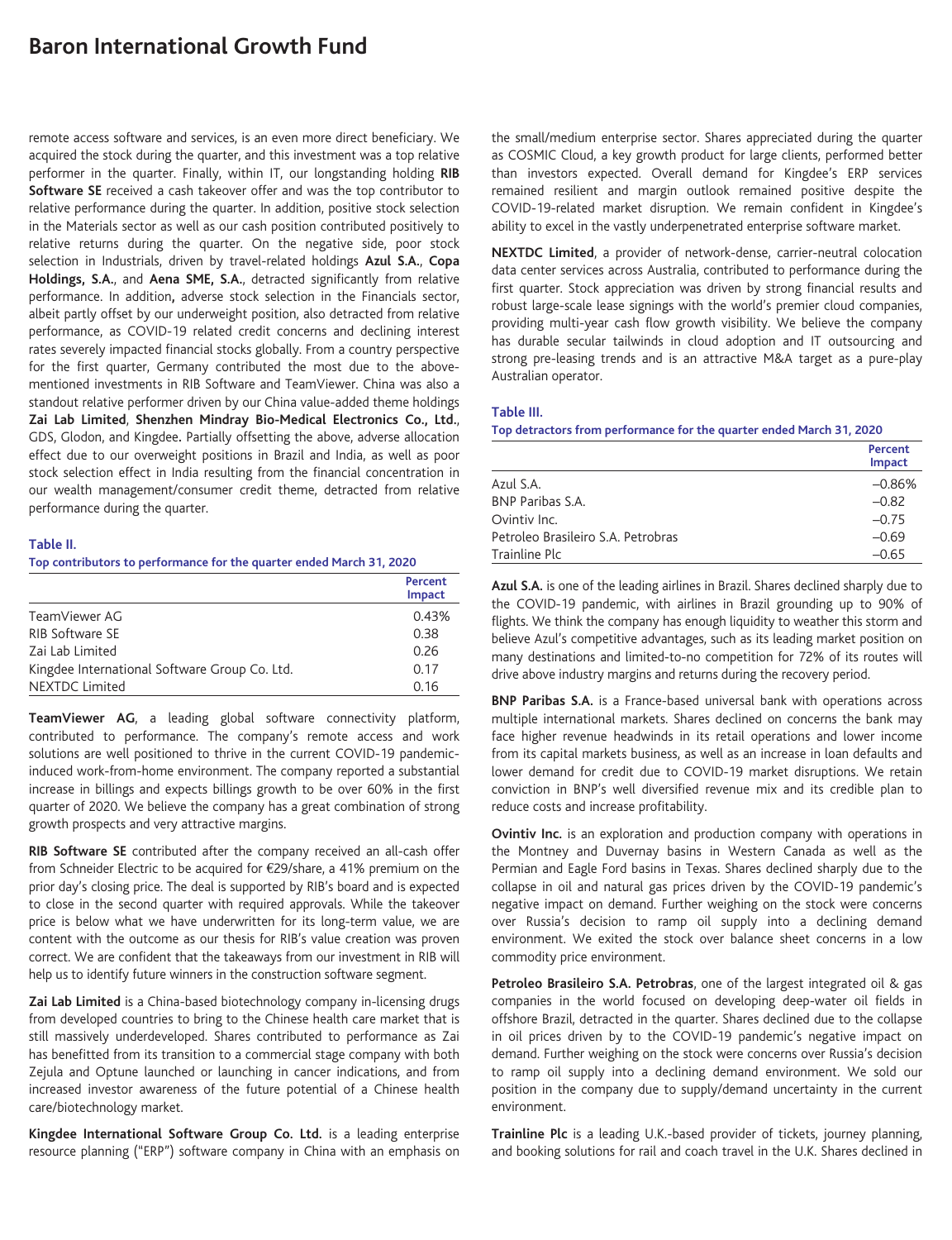the quarter as the COVID-19 pandemic drove significant declines in March ticket volumes in both the U.K. and international businesses. However, we believe Trainline has adequate liquidity to sustain the virus's impact and continue to see substantial opportunity ahead for top-line and EBITDA growth driven by international expansion, increased mix of e-ticketing, and take rate expansion.

# **Portfolio Structure**

### **Table IV.**

#### **Top 10 holdings as of March 31, 2020 – Developed Countries**

|                                       | <b>Percent of</b><br><b>Net Assets</b> |
|---------------------------------------|----------------------------------------|
| AstraZeneca PLC                       | 2.8%                                   |
| TeamViewer AG                         | 2.4                                    |
| argenx SE                             | 2.4                                    |
| Keyence Corporation                   | 1.9                                    |
| <b>NEXTDC Limited</b>                 | 1.8                                    |
| Takeda Pharmaceutical Company Limited | 1.8                                    |
| Constellation Software, Inc.          | 1.7                                    |
| Experian plc                          | 1.7                                    |
| Linde plc                             | 1.6                                    |
| FANUC Corp.                           | 1.5                                    |

## **Table V.**

#### **Top five holdings as of March 31, 2020 – Emerging and Frontier Countries**

|                               | Percent of<br><b>Net Assets</b> |
|-------------------------------|---------------------------------|
| Zai Lab Limited               | 2.0%                            |
| Alibaba Group Holding Limited | 1.7                             |
| Afya Limited                  | 1.5                             |
| Tencent Holdings Limited      | 1.5                             |
| <b>GDS Holdings Limited</b>   | 12                              |

## **Table VI.**

## **Percentage of securities in Developed Markets as of March 31, 2020**

|                      | <b>Percent of</b><br><b>Net Assets</b> |
|----------------------|----------------------------------------|
| United Kingdom       | 15.4%                                  |
| Japan                | 14.1                                   |
| France               | 5.2                                    |
| Netherlands          | 4.6                                    |
| <b>United States</b> | 3.8                                    |
| Germany              | 3.7                                    |
| Canada               | 3.6                                    |
| Switzerland          | 3.5                                    |
| Israel               | 3.4                                    |
| Australia            | 2.5                                    |
| Sweden               | 2.4                                    |
| Spain                | 2.1                                    |
| Norway               | 0.8                                    |
| Italy                | 0.6                                    |
| Hong Kong            | 0.6                                    |
| Ireland              | 0.6                                    |
| Belgium              | 0.4                                    |

### **Table VII.**

| Percentage of securities in Emerging and Frontier Markets as of March 31, 2020 |                                        |
|--------------------------------------------------------------------------------|----------------------------------------|
|                                                                                | <b>Percent of</b><br><b>Net Assets</b> |
| China                                                                          | 14.8%                                  |
| India                                                                          | 4.7                                    |
| <b>Brazil</b>                                                                  | 4.7                                    |
| Russia                                                                         | 2.0                                    |
| Panama                                                                         | 0.7                                    |
| Mexico                                                                         | 0.7                                    |
| Korea                                                                          | 0.7                                    |
| United Arab Emirates                                                           | 0.6                                    |
| Argentina                                                                      | 0.5                                    |
| Indonesia                                                                      | 0.2                                    |

*Exposure by Market Cap:* The Fund may invest in companies of any market capitalization, and we strive to maintain broad diversification by market cap. At the end of the first quarter of 2020, the Fund's median market cap was \$8.9 billion, and we were invested 55.1% in large- and giant-cap companies, 30.3% in mid-cap companies, and 11.5% in small- and micro-cap companies, as defined by Morningstar, with the remainder in cash.

# **Recent Activity**

During a quarter of extreme volatility, we added several new positions, mostly comprising companies we have researched over a long period of time and are related to existing themes. After material price corrections, we perceived a considerable buying opportunity. Our largest new investment in the quarter was **TeamViewer AG**, a German SaaS-based provider of global connectivity solutions enabling remote access, screen sharing, and remote operations and monitoring. TeamViewer operates via a freemium model, enabling free private usage, while monetizing commercial/corporate usage. The company is a leader in its space, with more than 340 million active devices using TeamViewer globally, and we believe its offerings deliver competitively advantaged scalability, low latency, security features, and quality and reliability of service. We had been researching TeamViewer prior to the COVID-19 outbreak and believe the virus has only served to accelerate interest, usage, and monetization of the company's services.

We accumulated a position in **Treasury Wine Estates Limited**, an Australia-headquartered global operator of vineyards and wineries. Treasury has gradually restructured its business over the last six years to reduce capital intensity, increase the proportion of its volumes that are selfdistributed (whereby sales are directly to retail partners rather than through intermediaries), and increase the mix of higher-end, higher-margin wines. As a result, operating margins of 23% in fiscal year 2019 were nearly double 2013's margins. In particular, we are excited about Treasury's growing business in China, where it has a dominant leading share of the premium wine segment (roughly 5 times the #2 competitor). It is the only winemaker we know of to self-import and distribute directly with retailers and wholesalers rather than importers, which is a significant competitive advantage that drives materially higher margins and faster growth. Treasury's Asia segment grew operating income at a 44% compound annual rate from 2014 to 2019. During the recent quarter, Treasury disappointed investors by reducing fiscal 2020 operating income growth guidance from +15%-20% to +5%-10%, driven entirely by pressure on its U.S. segment where industry-wide oversupply is pressuring margins. The impact of COVID-19 on global on-premise wine consumption has also pressured the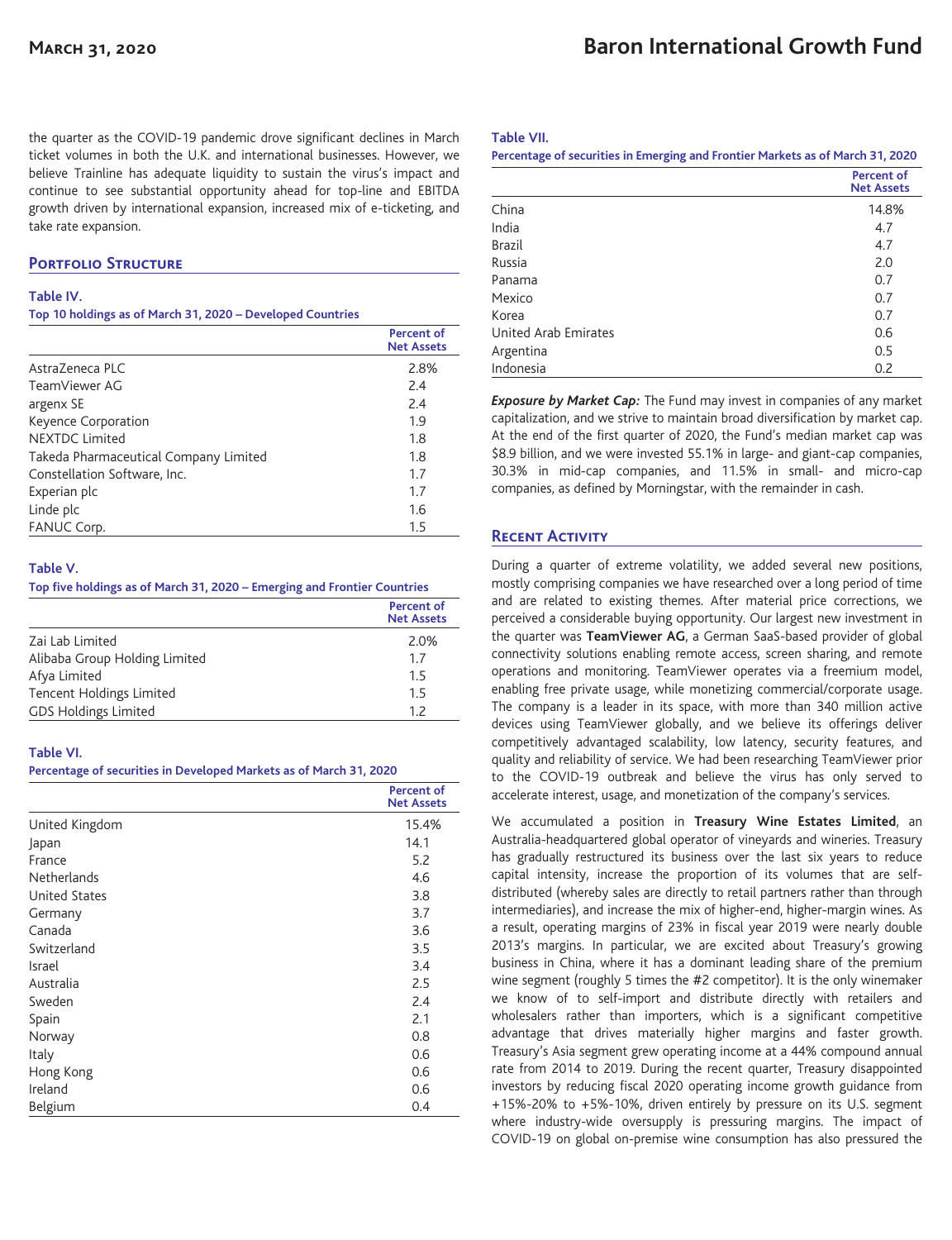# **Baron International Growth Fund**

stock, which we believe presents an opportunity for long-term investment. We expect efforts to accelerate the U.S. mix shift away from commercial wine toward the premium-end will bear fruit. More importantly, we believe the Asian segment's ability to continue compounding at high rates of return is where the real value of the business lies. COVID-19 will depress results in 2020, but the secular trend of premium wine consumption in China should continue with Treasury by far the best positioned to benefit.

We initiated a position in **Spotify Technology S.A.**, a leading digital music service available in 79 international markets. Spotify offers on-demand audio streaming through paid premium subscriptions as well as a free ad-supported model, and it is renowned for its consumer-friendly and AI-enhanced app. Spotify is the global market leader, with 271 million monthly active users worldwide, 124 million of which pay for Spotify Premium service, with more Premium subscriber additions in 2019 than Apple, Amazon, and YouTube combined. We believe that Spotify will remain the long-term winner in streaming music given the scale of its global user base, its position vis-à-vis the major music publishers, its best-in-class user experience, and its continued innovation in audio advertising technology. We foresee longer-term upside from improving advertising profitability and growth in podcasting, as well as the company's newly launched marketplace strategy. Spotify holds an 8% stake in Tencent Music Entertainment, the largest music streaming platform in China with 644 million monthly active users, and we believe it also offers longer-term upside potential.

We also made an initial investment in **S4 Capital plc**, a new-age, purely digital advertising company, which we believe is well positioned to benefit from the ongoing shift of advertising to digital platforms and content. S4 was founded in 2018 by Sir Martin Sorrell, the legendary advertising entrepreneur who built WPP plc into the world's largest advertising firm over 30 years. We believe S4 is a disrupter in the fast-growing digital advertising space, with a unique business model focused on data, content, and programmatic, with each function purely digital and able to leverage the others to drive speed, flexibility, and cross-selling opportunities.

As always, changes in perceived longer-term fundamentals, emerging government or regulatory challenges, or disappointing capital allocation and/or corporate governance cause us to reassess certain holdings. During the first quarter, we exited **Ovintiv Inc.**, **Xiaomi Corporation**, **Momo Inc.**, **Ryanair Holdings plc**, **Petroleo Brasileiro S.A. Petrobras, Banco Inter SA**, and **Abcam plc** in favor of what we perceived as superior opportunities. In addition, we exited **RIB Software SE** and **InterXion Holding N.V.** pending formal takeover offers.

# **Outlook**

In our year end 2019 letter, we suggested that international and EM equities were likely entering a period of enhanced earnings recovery, as global policymakers had pledged to remain accommodative, while the trade compromise between the U.S. and China suggested an acceleration in global trade and economic conditions. Further, we believed that such improving conditions, as well as a de facto commitment by China to not allow further RMB depreciation as part of the trade compromise, would likely mark the beginning of a reversal of the material capital outflows from international and EM assets that had occurred in recent years and that had been exacerbated by U.S. foreign policy aggression.

By and large, the year began on solid footing for global equities, as markets looked through the U.S. airstrike, which killed Qassem Soleimani, and remained stable when confronting the initial COVID-19 outbreak in Wuhan, China. While EM equities, led by China, began to lag as details of the virus and the measures taken to combat it became evident, global investors largely remained of the view that virus-related disruption would not likely be orders of magnitude greater than the several previous epidemics encountered over the past 30 years, and that the likely near-term earnings impact would be transitory and not materially impair longer-term asset and equity values. In the last week of February, it became clear that Italy and other European countries were encountering a parabolic rise in COVID-19 cases, and a global crisis and associated market panic were underway within days.

In our view, this economic and market shock is different from any that any current investor has experienced, and in many ways are unprecedented. Bear markets generally occur when, after an extended period of prosperity and credit expansion, asset price, consumer or commodity inflation requires central bankers to act to tighten credit conditions. If managed well, this will slow credit and economic growth and trigger a stock market correction, but if credit tightens too much, it will provoke a credit contraction/liquidity crisis, an economic recession, and an equity bear market. This type of recession sends advance warning signals and results in weak corporate revenue and a contraction in earnings, but not a near total loss of revenue generation. In this case, an exogenous shock has provoked a complete economic halt, albeit temporary, which in turn has precipitated an acute global liquidity crisis. In a matter of a couple weeks, global credit markets turned dysfunctional, and a breakdown of traditional correlations forced leveraged investment pools to delever and sell into an illiquid market. The good news here is that global policymakers, and particularly the U.S. Federal Reserve, have responded with unprecedented speed and force. If the U.S. credit markets were the epicenter of the liquidity crisis at its recent peak, the relatively quick recovery of those markets and return to smoother functioning is a positive forward-looking signal, suggesting the liquidity strains are likely abating and equities can at a minimum stabilize. We believe the global policy support is currently playing defense, but as we gain clarity on the peak in cases worldwide, adequate testing capacity, antibody presence in the general population, and potential therapeutics and vaccines, we believe the policy stimulus in the pipeline can begin to play offense. Finally, we recognize how uncertain the world has become on many fronts, but forced selling, deleveraging, fear, and bearishness have all reached extreme levels. The fact that this crisis has no direct analogue suggests that we are also not likely to know when the market has substantially fully priced in the disruption and damage to earnings and/or balance sheets, and we must also consider that the global economy is likely to "turn back on" only several weeks from now, when balancing health, mortality, and economic risks will become more nuanced.

Turning to the international markets, while there is no shortage of commentary on the scope of the challenge the virus presents to several countries, we also believe there are several offsetting positives. First, this shock has provoked Germany to repeal its longstanding commitment to maintaining a fiscal surplus and has further kickstarted a discussion among the EU regarding risk/debt mutualization and fiscal transfer. While we expect heightened political rhetoric and volatility in the near term, the COVID-19 crisis may prove the catalyst to put Europe, its bank sector, and the Euro itself on much sounder long-term footing, which in our view should materially reduce the current valuation discount on European equities. Second, many developing world countries, notably India, have much younger populations, suggesting the mortality risk could be materially lower. Many also have warm climates which may mute the viral spread. Shifting from the health challenge to financial stress, while many international